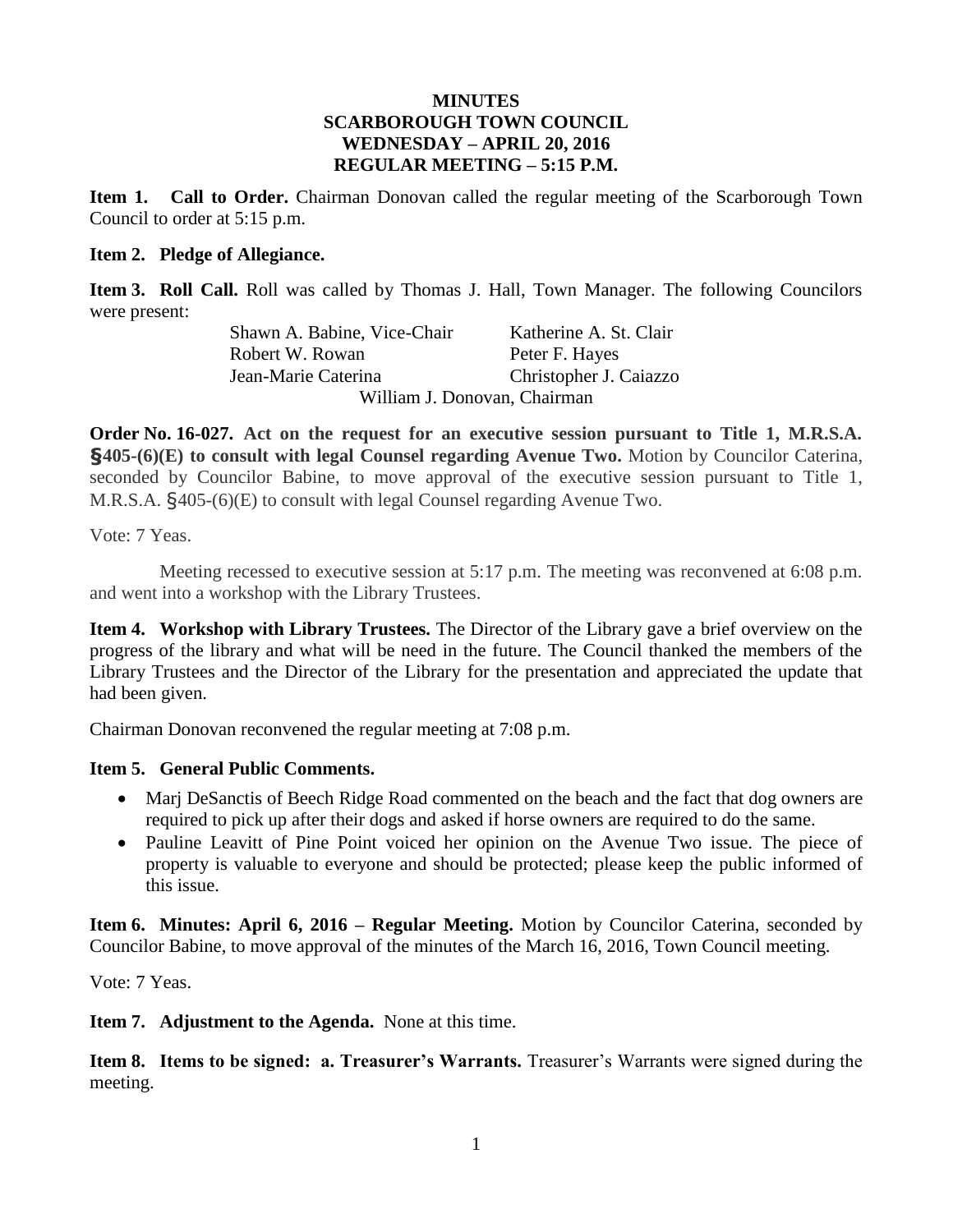**Order No. 16-028, 7:00 p.m. Public Hearing and action on the new request for a Combined Massage Establishment/ Massage Therapist License from Crystal Roberts, d/b/a Harmonic Energy Massage & Wellness, located at 254 US Route One.** Chairman Donovan opened the public hearing. There being not comments either for or against the hearing was closed at 7:13 p.m.

Motion by Councilor Caterina, seconded by Councilor Babine, to move approval on the new request for a Combined Massage Establishment/ Massage Therapist License from Crystal Roberts, d/b/a Harmonic Energy Massage & Wellness, located at 254 US Route One.

#### Vote: 7 Yeas.

**Order No. 16-029, 7:00 p.m. Public Hearing and action on the new request for a Food Handles License from Vinal Doody, d/b/a SweetFrog, located at 300 Gallery Blvd., Suite B.** Chairman Donovan opened the public hearing. There being not comments either for or against the hearing was closed at 7:13 p.m.

Motion by Councilor St. Clair, seconded by Councilor Babine, to move approval on the new request for a Food Handles License from Vinal Doody, d/b/a SweetFrog, located at 300 Gallery Blvd., Suite B.

Vote: 7 Yeas.

#### **OLD BUSINESS:**

**Order No. 16-030. Act to approve the name posted to the Scarborough Housing Alliance by the Appointments Committee at the Town Council meeting of April 6, 2016.** Motion by Councilor Caterina, seconded by Councilor Rowan, to move approval the name posted to the Scarborough Housing Alliance by the Appointments Committee at the Town Council meeting of April 6, 2016, as follows:

#### **Scarborough Housing Alliance**

Kimberly Fowler, full voting member, with a term to expire in 2017

Vote: 7 Yeas.

#### **NEW BUSINESS:**

**Order No. 16-031. Act to approve the Resolve to accept donations for the Fuel Assistance Program.** Motion by Councilor St. Clair, seconded by Councilor Caterina, to move approval to accept the following donations for the Fuel Assistance Program, as follows:

#### **TOWN OF SCARBOROUGH**

#### **IN TOWN COUNCIL ASSEMBLED**

April 20, 2016

**RESOLVE** Accepting Donations for the Fuel Assistance Program.

### **BE IT HEREBY RESOLVED BY THE TOWN COUNCIL AS FOLLOWS:**

**THAT THE** Town of Scarborough gratefully accepts the donations from the following businesses and/or persons, that have been collected to date, to be used for the Fuel Assistance Program:

Businesses:

Pine Point Ladies' Auxiliary Royal Ridge Church of God

Biddeford Savings Bank Blue Point Congregational Church Hannaford Supermarket Scarborough Higgins Beach Association KCV Trailer Rentals Kiwanis Club of Scarborough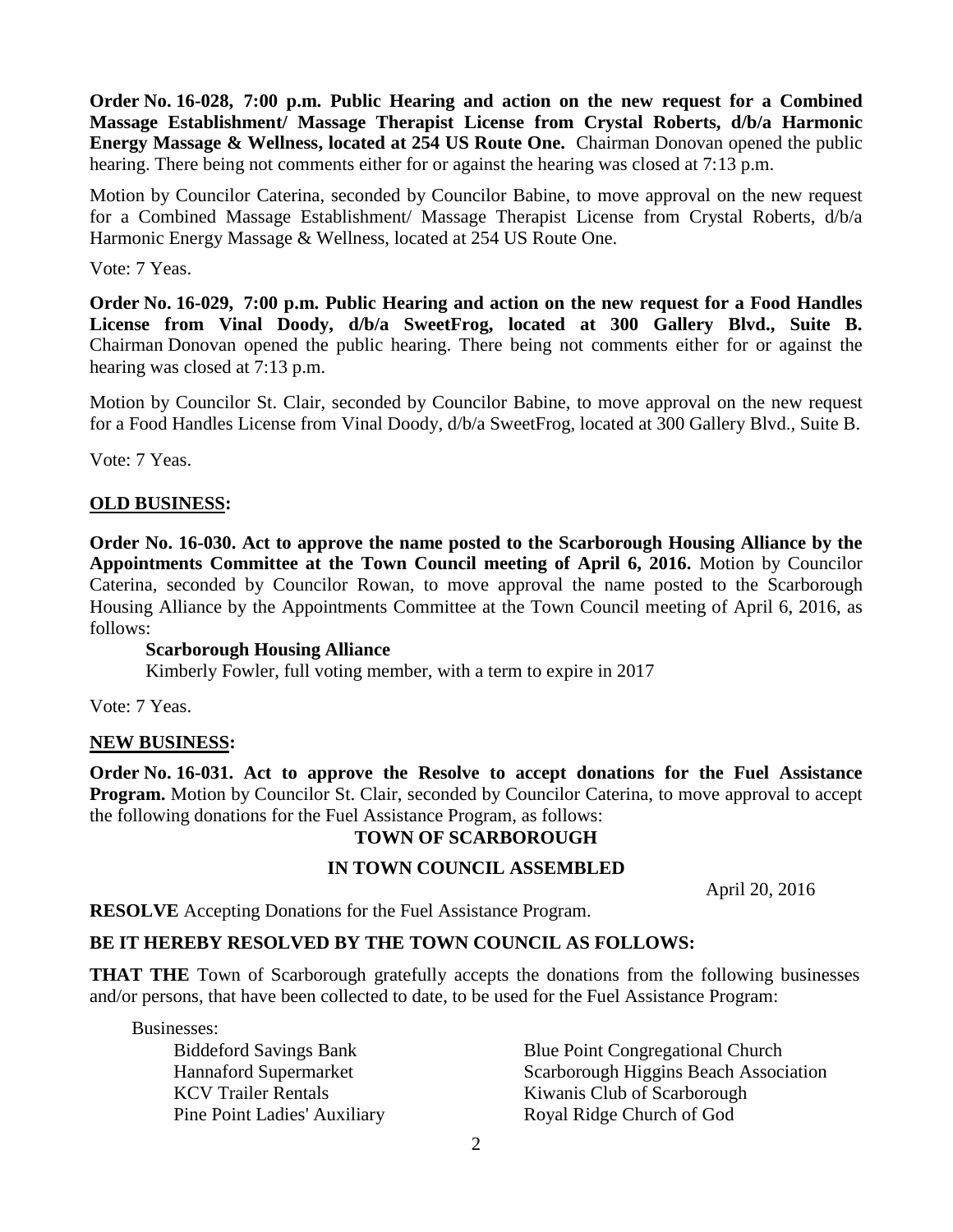| Saco & Biddeford Savings            | Scarborough Lions Club                   |
|-------------------------------------|------------------------------------------|
| St. Maximilian-Kolbe Church         | West Scarborough United Methodist Church |
| Chicago Dogs                        | <b>Gorham Savings Bank</b>               |
| Individuals:                        |                                          |
| Nancy Crowell                       | Patricia Mordecai                        |
| Delphine Palmer                     | Nancy Robinson                           |
| Donna Stephen                       | Dorothy & John Sutton                    |
| Geoff MacLean & Jean-Marie Caterina | Bill & Molly Donovan                     |
| Will & Erin Rowan                   | Tom & Kerry Hall                         |
|                                     |                                          |

as well as the many others who gave so generously.

AND, be it further Resolved that each business, organization and/or person be recognized for their generous donations as a token of the Town's appreciation.

> Sponsor: Town Council Originator: Town Council

Vote: 7 Yeas.

**Order No. 16-032. Act on the request to set the date, time and location of the School Budget Validation Referendum for Tuesday, June 14, 2016.** Motion by Councilor Babine, seconded by Councilor Caterina, to move approval to set the date, time and location of the School Budget Validation Referendum for Tuesday, June 14, 2016, as follows:

### **WARRANT SCHOOL BUDGET VALIDATION REFERENDUM (20-A M.R.S.A. § 1486 and 2307) TOWN OF SCARBOROUGH Tuesday, June 14, 2016**

**Municipality:** Scarborough **Voting District:** Town Wide

**Voting Place Name:** Scarborough High School **Voting Location:** 11 Municipal Drive

**Polls Open at 7:00 A.M. Polls Close at 8:00 P.M.**

**Absentee Ballot Processing (check all that apply):**

**Processed by:** Clerk (Centrally) **X** Clerk (At Polls)

**Date/Time of Processing:**

**X During** Election Day  $(6/14)$  Processing Time(s):  $8:00$  a.m.,  $10:00$  a.m. & 7:30 p.m.

**Only** after 8:00 p.m. on Election Day (6/14)

**WARRANT SCHOOL BUDGET VALIDATION REFERENDUM (20-A M.R.S.A. § 1486 and 2307) TOWN OF SCARBOROUGH Tuesday, June 14, 2016**

Cumberland County, ss. State of Maine

**---------------------------------------------------------------------------------------------------------------------**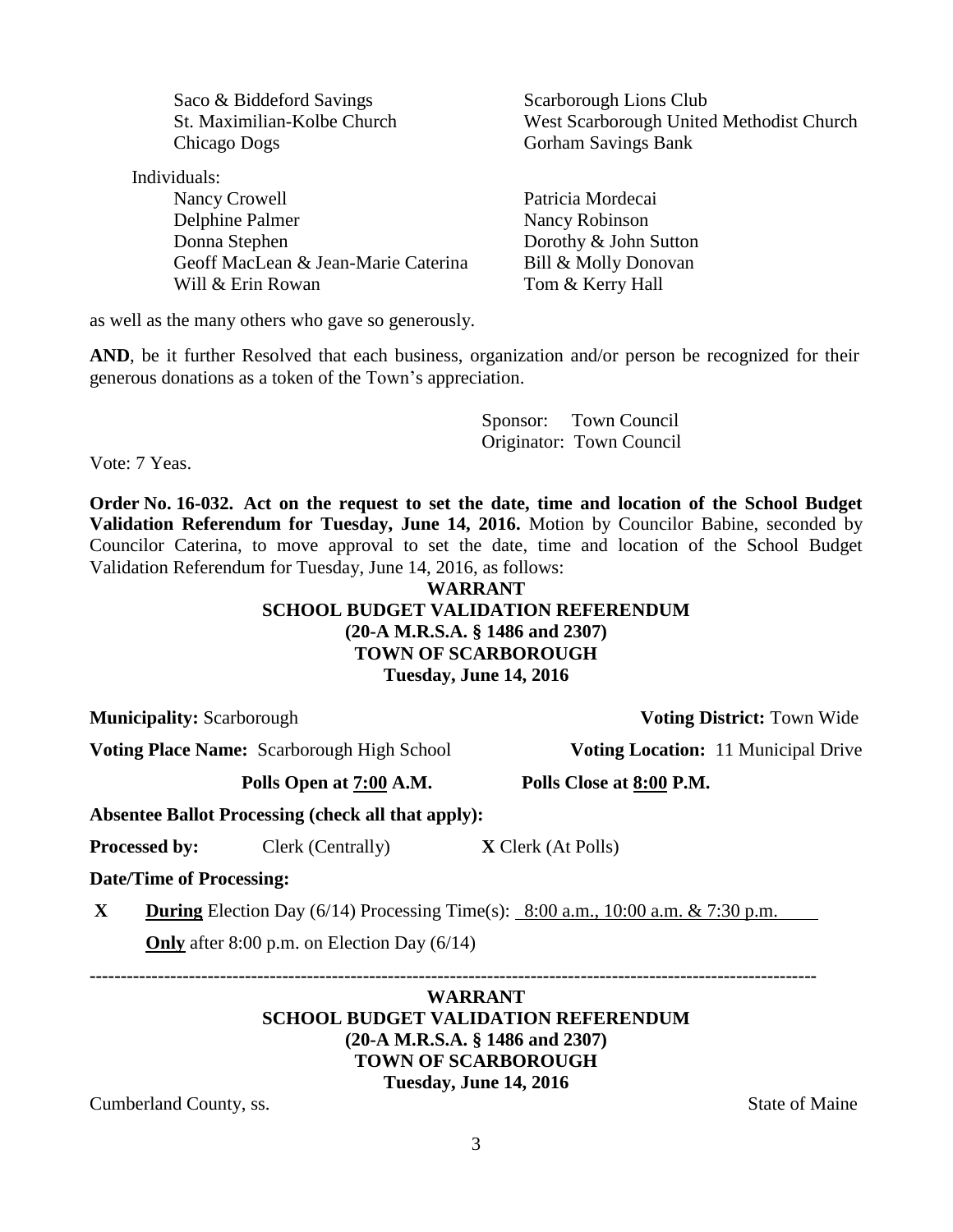TO: Robert A. Moulton, the Chief of Police for the Town of Scarborough:

You are hereby required in the name of the State of Maine to notify the voters of the Town of Scarborough of the Special Municipal Advisory Referendum Election, as described in this warrant.

## **To the Voters of the Town of Scarborough:**

You are hereby notified that a School Budget Validation Referendum will held at the Scarborough High School Alumni Gymnasium, located at 11 Municipal Drive, in the Town of Scarborough on Tuesday, June 14, 2016, for the purpose of determining the following questions:

# **School Budget Validation Referendum Question No. 1:**

- YES Do you favor approving the Scarborough School budget for the upcoming school
- NO year that was adopted at the latest Town of Scarborough budget meeting?

# **School Budget Validation Referendum Question No. 2:**

| $\bigcirc$ YES | Do you wish to continue the budget validation referendum process in the |
|----------------|-------------------------------------------------------------------------|
| $\bigcirc$ NO  | Scarborough School Administrative Unit for an additional three years?   |

## **Informational Note:**

A "YES" vote will require the Scarborough School Department to continue to conduct a referendum to validate its annual school budget for the next three years.

A "NO" vote will discontinue the budget validation referendum for at least three years and provide instead that the annual school budget shall be finally adopted at a meeting of the (voters, municipal council or other legislative body, as applicable).

The Registrar of Voters will hold office hours while the polls are open to correct any error in or change a name or address on the voting list; to accept the registration of any person eligible to vote, and to accept new enrollments.

A person who is not registered as a voter may not vote in any Scarborough election.

Given under our hand this 20th day of April, 2016, at Scarborough, Maine. Signed by a majority of the Town Council:

Councilor Robert W. Rowan Councilor Peter Hayes

Councilor Shawn Babine Councilor Christopher Caiazzo Councilor Jean Marie Caterina Councilor Katherine St. Clair Chairman William Donovan

Vote: 7 Yeas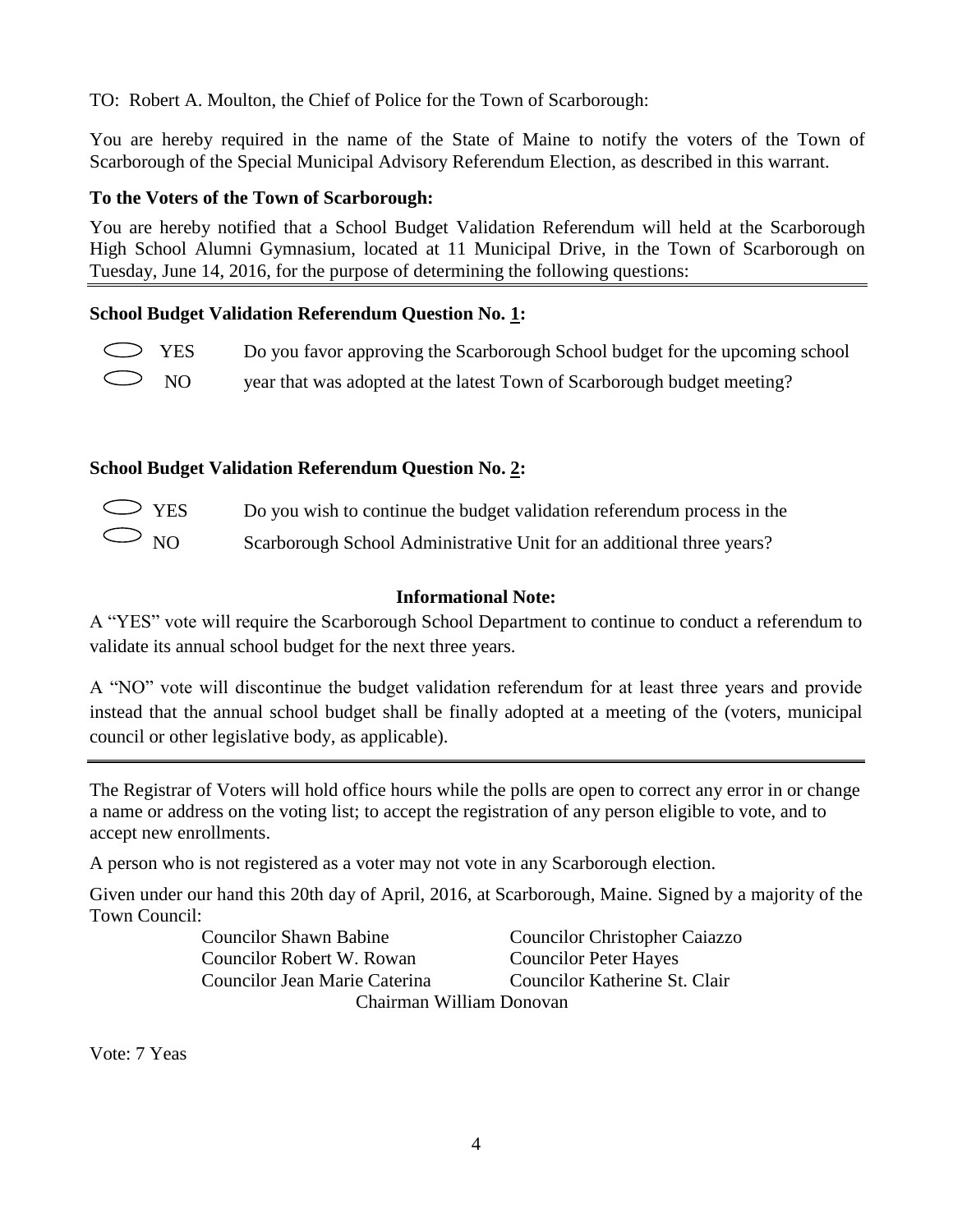**Item 9. Non Action Items.** None at this time.

## **Item 10. Standing and Special Committee Reports and Liaison Reports.**

- Councilor Caiazzo gave updates on the Energy Committee and the School Board.
- Councilor Hayes gave updates on the Coastal Waters and Harbor Committee; the Shellfish Conservation Commission and the Senior Advisory Committee.
- Councilor Babine gave updates on the Library presentation [held prior to the Council meeting]; the ecomaine Board and the Finance Committee.
- Councilor Rowan gave an update on the Historic Implementation Preservation Committee.
- Councilor Caterina gave updates on the Long Range Planning and the Vision Committee.
- Chairman Donovan gave updates on the Search committee for the Superintendent and thought the process had been well done and was pleased with the selection that was made. He sat in on the Bond Rating Service meeting with Moody and found it very interesting. He then commented on the Library workshop.

# **Item 12. Town Manager Report.** Thomas J. Hall, Town Manager, gave the following updates:

- Reminder to the Town Council that the Community Chamber Dinner would be on Tuesday, May  $10^{th}$  from 6:00 – 8:00 p.m. at the Bellavita Facility located on Black Point Road.
- The recycling stickers for the containers are in and public works will be distributing them within the next few weeks - stickers will be affixed to all containers.

# **Item 13. Council Member Comments.**

- Councilor Babine congratulate the School Board on the selection of Julie Kukenberger, as the potential new superintendent. He also commented on Library Workshop that had been held earlier.
- Councilor Rowan commented on a news article that had appeared in the Leader regarding backpack program. He remind everyone that the Scarborough Compassion Dialogue would be held on Tuesday, April  $26<sup>th</sup>$  at 7:00 p.m. here at Town Hall.
- Councilor Caterina noted that the Conservation Commission had a successful workshop on composting – there were approximately 65 people in attendance. She then noted that Maine Senior FarmShare Program is available and to find out further information please call the Area Agency on Aging by calling 396-6500. She briefly commented on the Avenue Two issue and added that public access is very important.
- Councilor St. Clair thanked Councilor Caiazzo for meeting with her on a few school issues.
- Councilor Hayes encouraged residents to attend the Compassion Dialogue on Tuesday, April  $26<sup>th</sup>$  at 7:00 p.m. here at Town Hall.
- Councilor Caiazzo thanked the Town Manager for having the educational stickers for the containers, thank you. He asked voters to stay focused on the budget and not the questions, everyone has been working together really well on the Budget. He thanked Councilor Rowan on his response to questions relating to the dogs and the plovers issue. He noted that there no real issues at the highs school, but just need to stay informed. He commented on the Library and added that Town should be very proud of its services – it offers much more than what you think.
- Chairman Donovan commented on the April  $1<sup>st</sup>$  date and the regulations regarding dogs on the beaches. Signage is going up as there are nests in the area. April 15<sup>th</sup> has come and gone and the 1040 is the cornerstone of the property tax assistance program [both state and local]. He noted that the Police Department would posting to ifs FaceBook page information on a "Safe